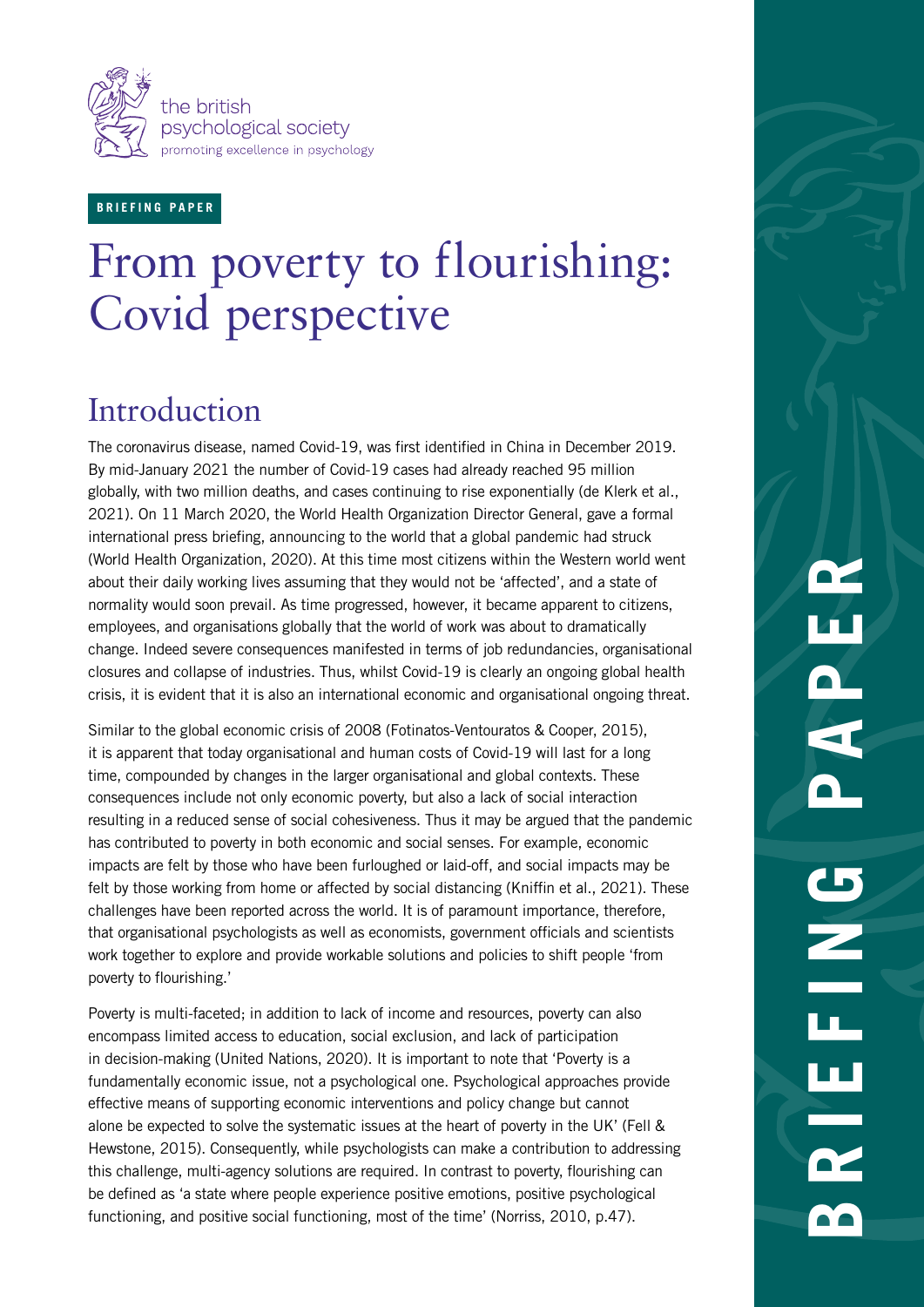#### **SOCIETAL IMPLICATIONS**

It is important to consider where we are, in terms of poverty, and where we would like to be as a nation state – thus, from 'poverty to prosperity'. According to official statistics, 11.7 million people in the UK live in relative poverty, with 9.2 million considered to be in absolute poverty (Francis-Devine, 2021). Evidence provided by the Office for National Statistics (ONS) early in the pandemic reported that 12.5 million people had experienced financial impacts from the pandemic, with those in lower paid work reporting greater impact (Office for National Statistics, 2020). The ONS further found that parents were more likely to have been furloughed, more than twice as likely to report reduced income, and less likely to be able to afford large necessary expenses. Those who worked from home and those with income less than £20,000 were more likely to feel lonely. Official statistics also show that between 13 March 2020 and 14 May 2020 there were 2.4 million new starts on Universal Credit, with the total number of people on Universal Credit peaking at 6 million in March 2021 (Department of Work and Pensions, 2021).

There are also inequalities in health. The recent update to the Marmot review (Marmot et al., 2020), noted that for many specific groups in England, overall health and life expectancy are deteriorating and there are clear systematic inequalities in the groups for whom this is happening. The effects of poverty, even in Covid-19 times, are not uniform. Broadly speaking, poorer communities, children, women, and those living in the North of England, have experienced little or no improvement since 2010. The above figures suggest that there is an urgent need to put flourishing at the core of governmental policymaking, and to ensure that action is taken to tackle poverty and support citizens, families, and communities in the UK.

In our attempt to address such pivotal issues of concern in the aftermath of Covid-19, specific vulnerable, and often isolated, groups warrant immediate attention and action, with appropriate policies put in place. For instance, economically disadvantaged households with school-aged children have been at greater risk of food insecurity (i.e. inability to purchase enough supplies to meet basic dietary needs) during school holidays, contributing also to household strain (Stretesky et al., 2020). Thus, until suitable economic policies are established to rectify this situation, the UK will continue to see large sectors of its population suffer and struggle, often disproportionately. Indeed decision makers need to understand that the social determinants of health can guide society-wide policies (Ryan et al., 2020). However, any Covid-19 management techniques will need to take different sectors of the population into account whilst addressing the most vulnerable members of UK society. Policies therefore, must align with those in most need, such as establishing support for the provision of health, social protections, and even unemployment insurance. Another possibility is further expanding the current UK National Living Wage, which has recently been extended to the age cohorts of 23 (from 25), as of 1 April 2021 (Gov.uk, 2021). More radically, some have called for the introduction of Universal Basic Income (UBI), in which all citizens receive a regular payment without means-testing nor conditions (Johnson & Roberto, 2020; Marston & Peterie, 2020). UBI has been suggested as a strategy for managing the challenges of the pandemic, and economic challenges such as automation, the growing gap between poor and rich, and the need for decarbonisation. There is evidence that routine unconditional payments are beneficial for wellbeing (Wilson & McDaid, 2021). However, there is debate regarding the implementation of UBI, including the cost implications, whether it is an efficient use of resources (e.g. by not targeting those most at need), and what forms would most alleviate poverty (Loft et al., 2020).

Certainly, then, an immediate need for broad consensus to gradually restart UK society and working with a suitable framework will provide greater stability, equality, and sustainability across the UK. Even indirect measures to reduce poverty, for example, through childcare cost reductions and reducing heating costs in winter, are worthy of thought and action. Thus, it is suggested that Government officials and local authorities should create suitable protective services to assist children and families most in need.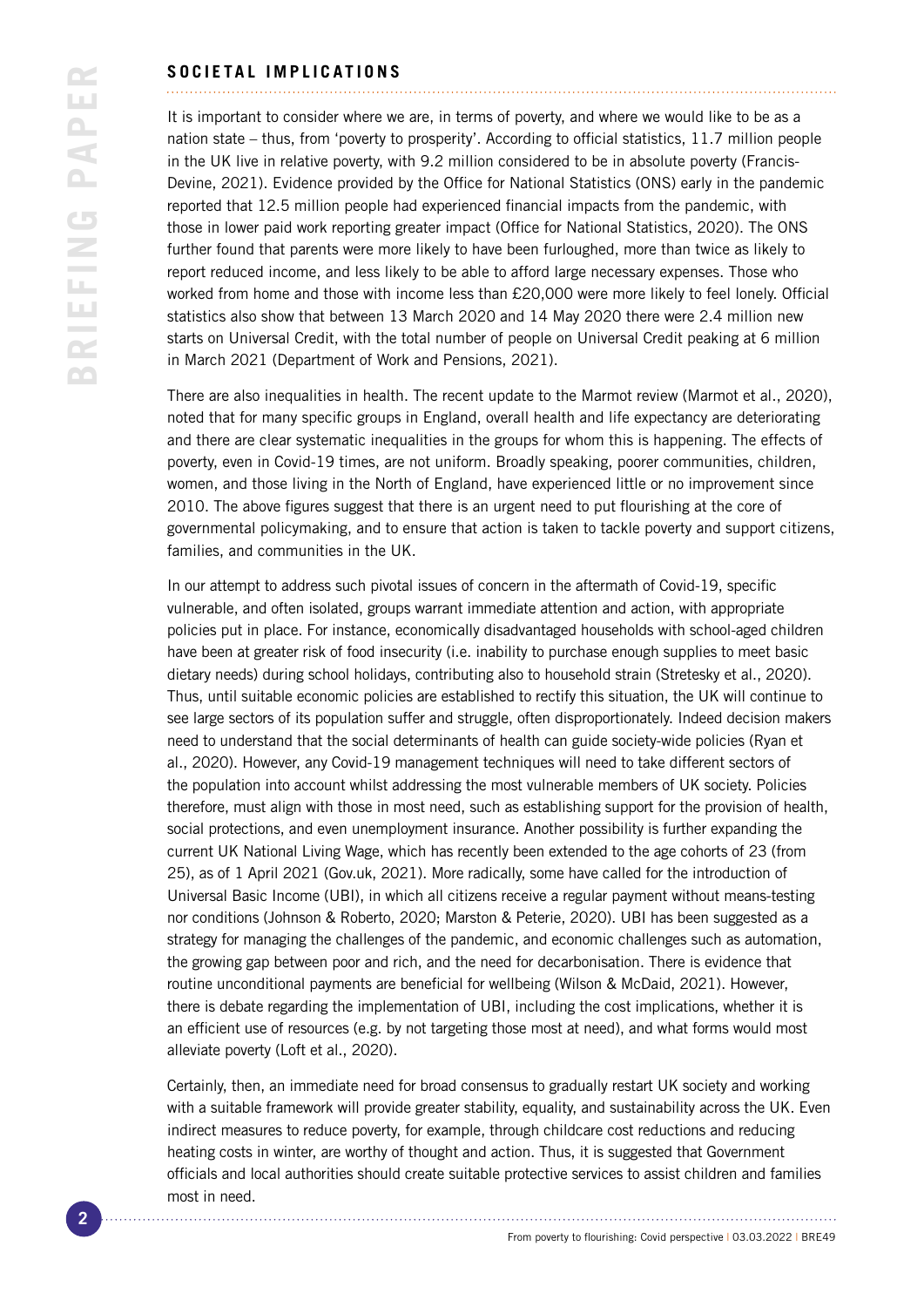#### **ORGANISATIONAL IMPLICATIONS**

There are a number of organisational challenges on which psychologists can offer insight. However, in moving 'from poverty to flourishing' there should be consideration for the right to just and favourable conditions of work, and the right to a standard of living suitable for health, enshrined in the Universal Declaration of Human Rights (United Nations, n.d.) and the European Social Charter (Council of Europe, 2015). Consequently, it is important that organisations support a just transition to flourishing conditions.

For employees there are a number of factors associated with the pandemic that may produce psychological challenges. Firstly, there is anxiety related to Covid-19 itself, e.g. fear of catching the coronavirus and/or passing it to others (Hu et al., 2020; Trougakos & Mccarthy, 2020). We may reasonably expect this anxiety to be greater for those who are at higher risk from Covid-19, such as older workers, people of minority ethnic backgrounds, and those who have compromised immune systems. It will therefore be vital that organisations consider the needs of a diverse workforce, who cannot be assumed to have low risk. Organisations already need to assess risks associated with Covid-19 and identify groups particularly at risk, so it is important to consider anxieties that may be experienced. These may be exacerbated for at-risk individuals in regions where Covid-19 measures are not in place or are not followed.

Secondly, the pandemic has contributed to feelings of job insecurity (Lin et al., 2021; Lippens et al., 2021). This has in part been due to the economic impact of the pandemic itself and measures used to control the spread of Covid-19, e.g. lockdowns. This has impacted some more than others, for example those who work in the hospitality sector have been at greater risk of job loss, which may particularly affect younger workers. On the other hand, many workers, e.g. in retail were labelled as 'essential workers' exempt from requirements to stay at home. However, these essential workers are often low paid, faced increased risks at work due to the pandemic, and often lacked alternative choices to their situation (Loustaunau et al., 2021) – thus being required did not make these workers' existence less precarious.

There is evidence to suggest that this insecurity may over time result in emotional exhaustion and psychological ill-health, threaten individuals' self-concept, and impair work performance (de Witte et al., 2016; Lin et al., 2021; Selenko et al., 2017). It is important for organisational leaders to be aware that employees are likely to be managing anxiety and aim to support employees through this difficult time. Evidence suggests that during turbulent times organisations should increase communications with employees, even if this may mean communicating that there is no news, or that there is bad news. In the absence of communication, individuals are likely to seek 'clues' about the organisation's future and may interpret the situation as worse than it is.

This insecurity has consequences both for individual employees, teams, and the organisations in which they work. Insecurity, together with constraints on taking sick leave and high work demands, can result in employees engaging in presenteeism (Johns, 2010; Miraglia & Johns, 2016) – the act of going to work while sick. Some individuals are at greater risk – for example those living in poverty, with poorly paid work, may feel that realistically they cannot take sick leave. Those who live with chronic illness, because they experience ill health more frequently, may find themselves having to choose strategically when to take leave to avoid losing their job. The consequences for individuals are that they are likely to take longer to recover and are more likely to have sickness absenteeism in the future. From an organisational perspective, productivity is likely to be impacted by presenteeism, indeed the costs of presenteeism are estimated to be higher than those of absenteeism. The pandemic adds an additional risk to presenteeism, as individuals with 'mild' symptoms may feel pressure to attend work (Kinman & Grant, 2021) thus increasing the risk of spreading Covid-19 to colleagues.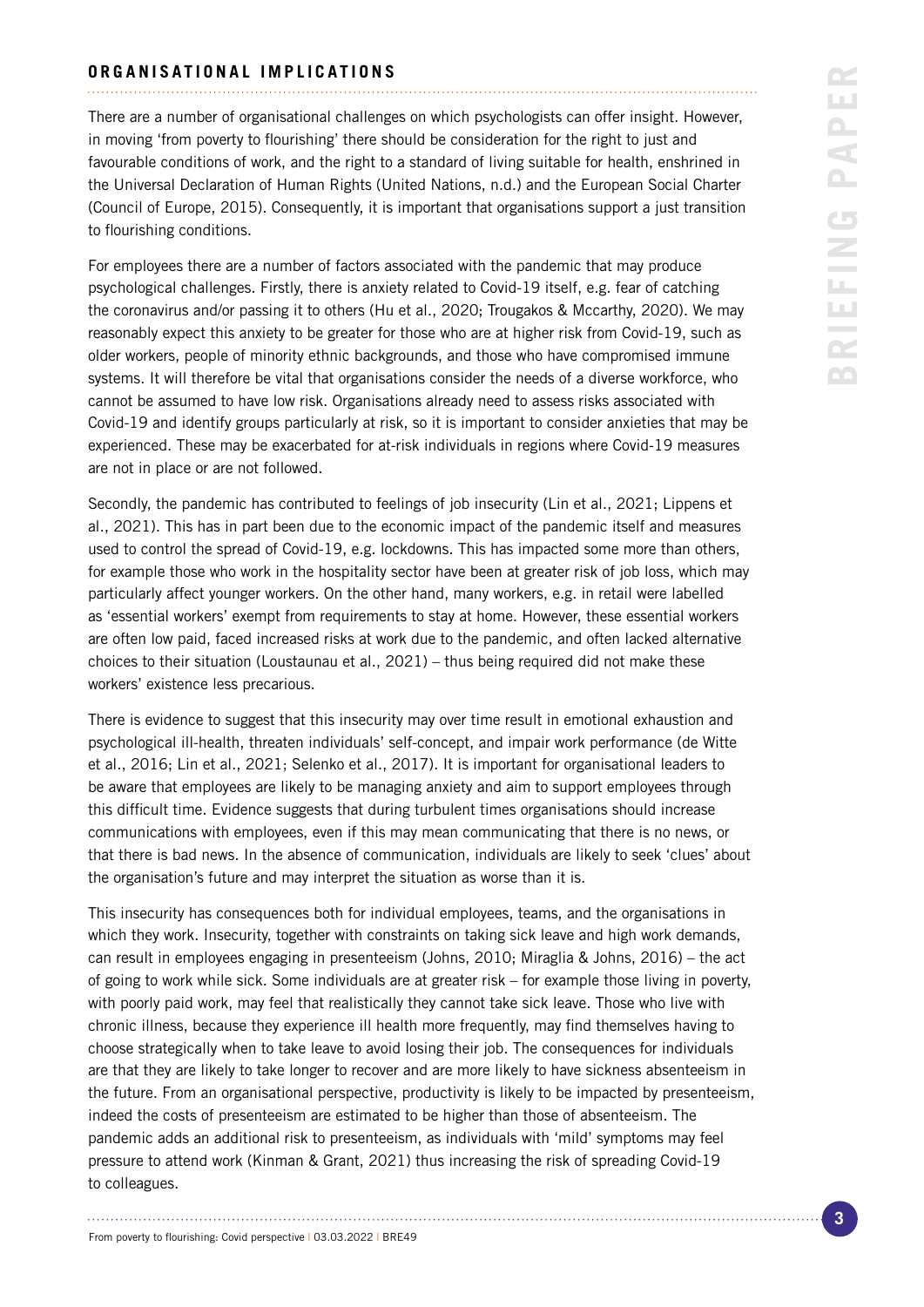Staff shortages resulting from the pandemic (e.g. increased sickness absence) are likely to increase workload pressure, and likely to encourage presenteeism as employees are reluctant to 'let down' colleagues. There are a number of ways to mitigate these risks. Firstly, it is important that organisational leaders encourage employees to take leave when sick, and that they role model these behaviours themselves. If leaders say that others should not work when sick, but then engage in presenteeism, this is likely to undermine their communications. Secondly, it is important to ensure that staffing levels are appropriate for the workload to be undertaken. When it is not possible to increase staffing levels, this may mean organisations need to prioritise (e.g. what tasks are undertaken at all) or find new ways of doing things (e.g. seeking to simplify or automate tasks). Appropriate matches in resources and demands are needed for employees to flourish.

Thirdly, while many workers encountered additional stressors in face-to-face work, many others were engaged in remote work, e.g. working from home (WFH). While WFH existed before the pandemic, it was practiced by far fewer individuals compared to the present times. Some of the challenges included working whilst also managing childcare responsibilities – including home schooling – managing technological difficulties, and the blurred boundaries between work and non-work (Allen et al., 2021; Meyer et al., 2021; Vaziri et al., 2020; Wang et al., 2021). As with other challenges, these are not felt equally in the working population. Women were more likely to experience emotional exhaustion, which is likely to be at least partly due to the tendency for women to have a greater share of caregiving duties. Those who have dedicated office space are likely to have better work-life balance, but poorer individuals are less likely to have these facilities, leading to employees working in kitchens or other living areas. Furthermore, these arrangements are less likely to be ergonomically suitable, presenting greater threat of physical health problems.

Organisations can help by providing office equipment for employees, and by prioritising individuals lacking suitable resources for office space when it is safe to do so. Similarly, with more individuals engaging in internet mediated work, some workers are likely to encounter technostress, e.g. due to difficulties managing new systems (e.g. Zoom meetings) or poor bandwidth. In the latter case, people from poorer households may be more effected, which may impact their ability to contribute to meetings. Again, organisations can support employees with the provision of resources, which might include subsidising higher quality internet connections. This could also help overcome inequalities, for instance so that an employee working remotely from a low-income home is not disadvantaged compared to other colleagues, and may enhance opportunities to flourish.

Work-life balance can contribute to flourishing but this has been challenging for many, with individuals often working longer hours. This may be because workers experiencing job insecurity are seeking to prove themselves indispensable to their employer. Other factors may include making use of time that previously was spent in commuting. There are different approaches to boundary management, e.g. 'segmentation' in which work and non-work are kept distinct, e.g. focusing on work during normal hours, and then disengaging; and 'integration' in which individuals may move between work and non-work, e.g. managing personal business during work time and answering emails outside of working hours. While there is evidence to suggest that segmentation approaches are associated with less emotional exhaustion (Allen et al., 2021) it is important to remember that there is no 'one size fits all' approach. For example, integration boundary management may help individuals more flexibly manage multiple commitments. Social support, including from managers, contributes to better outcomes (Lamprinou et al., 2021; Meyer et al., 2021; Vaziri et al., 2020; Wang et al., 2021), with leaders demonstrating care and concern for employees and being protective of psychological wellbeing. Some of the steps leaders and managers can take include 'checking in' with employees regarding their wellbeing and encouraging people to take breaks and switch off from work. Employees will vary in their willingness to discuss wellbeing with managers, so it is important to signpost resources such as sources of support and occupational health provision so that employees can access these independently. Organisations should also avoid controlling behaviour; while some organisations have engaged in surveillance of employees (e.g. to monitor productivity during remote work) this is likely to contribute to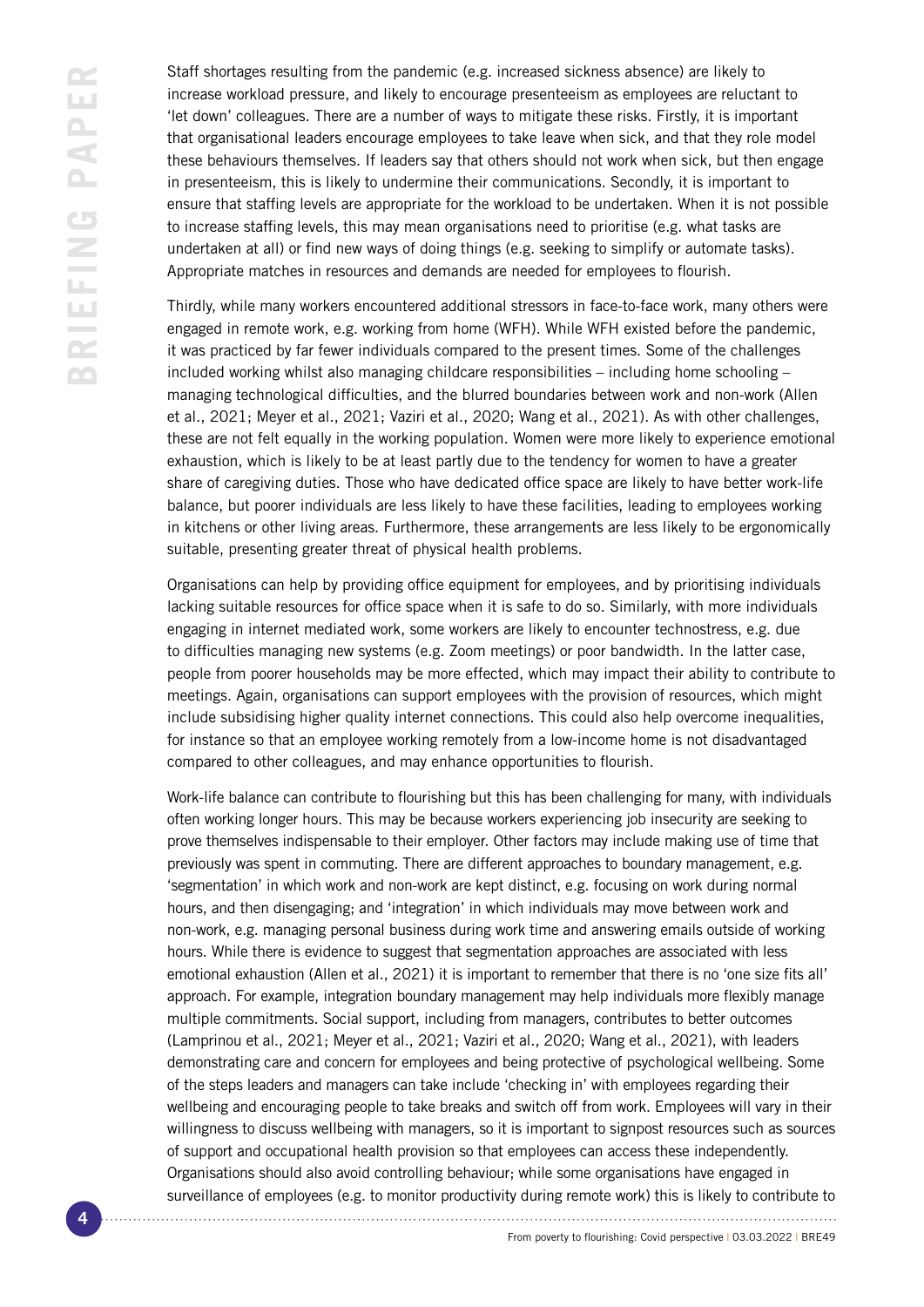employee burnout (e.g. as a result of feeling unable to take breaks as needed) and to counterproductive work behaviours, as employees respond to a perceived lack of trust. Thus, support from leaders, managers, and organisations can make an important contribution to the flourishing of employees.

While remote work presents challenges, it can also provide benefits and arguably contribute to the conditions for flourishing. Pre-pandemic research suggests that work-life balance can enhance employees' perception of autonomy, their work-life balance, and their job satisfaction, with employees more productive and more committed to their organisations (Charalampous et al., 2019; Gajendran & Harrison, 2007; Martin & Macdonnell, 2012). Organisational leaders should therefore remember that while WFH has been problematic for some, it has been beneficial for others. At present various organisational representatives are hailing either, the end of the office, insisting that employees 'return to work', or declaring a hybrid future. A more nuanced approach is recommended, with employees being given freedom and support for a mode of working that suits their preferences where it is compatible with the requirements of their job. While some jobs must be completed on-site – at least at present – many jobs are compatible with flexible approaches. This may help organisations manage Covid-19 risks through reduced site occupancy, and for some organisations may enable reduced building or office rental costs. Employee choice is likely to be key to flourishing, with constrained employees (forced to work on site, or from home) at risk of poorer wellbeing. Further, forcing employees to engage in a work mode chosen by the employer may increase employee turnover amongst those with a thwarted preference and the ability to find alternative work.

In short, it will be crucial for organisations to recognise that employees have had varied work experiences during the pandemic, and these are likely to be influenced by socio-economic factors. Consequently, they have varied needs in the present and future. A flexible and nuanced approach in managing and supporting employees is recommended, with options for different ways of working where plausible. Compassionate approaches to leadership are likely to lead to better outcomes for both individual employees and organisations. There are signs of an increased turnover intention in employees worldwide (Microsoft, 2021) sometimes labelled 'the great resignation', due to factors such as employee treatment during the pandemic, re-evaluation of priorities, and finding new opportunities due to remote work. As such, there are 'business case' reasons as well as moral reasons for addressing employee wellbeing.

### **CONCLUSION**

We acknowledge that all scientists and leaders are being faced with the biggest challenges of recent times. There is no immediate guarantee in crisis management that prosperity will be created. However, we are confident that there is opportunity for an optimistic approach, if the above strategies inform action plans and policies, and if a united and holistic approach is taken. At a societal level there is a need to be mindful about reinvesting in good quality and active labour markets, to move with caution on a road that is unfamiliar to all citizens, whilst ensuring that we do all we can to flourish and sustain a healthy nation state. Organisations, too, must invest in the wellbeing of employees. As a fundamental condition, we recommend that such changes always involve fairness and justice at the community, organisational and governmental level.

#### **AUTHORS**

British Psychological Society (BPS), Division of Occupational Psychology (DOP), International Working Group (IWG): Poverty to Flourishing.

- **• Dr Ritsa Ventouratos-Fotinatos,** Professor Organisational Psychology, The American College of Greece.
- **• Dr Andrew James Clements,** Lecturer in Work Psychology, Aston University, Honorary Treasurer DOP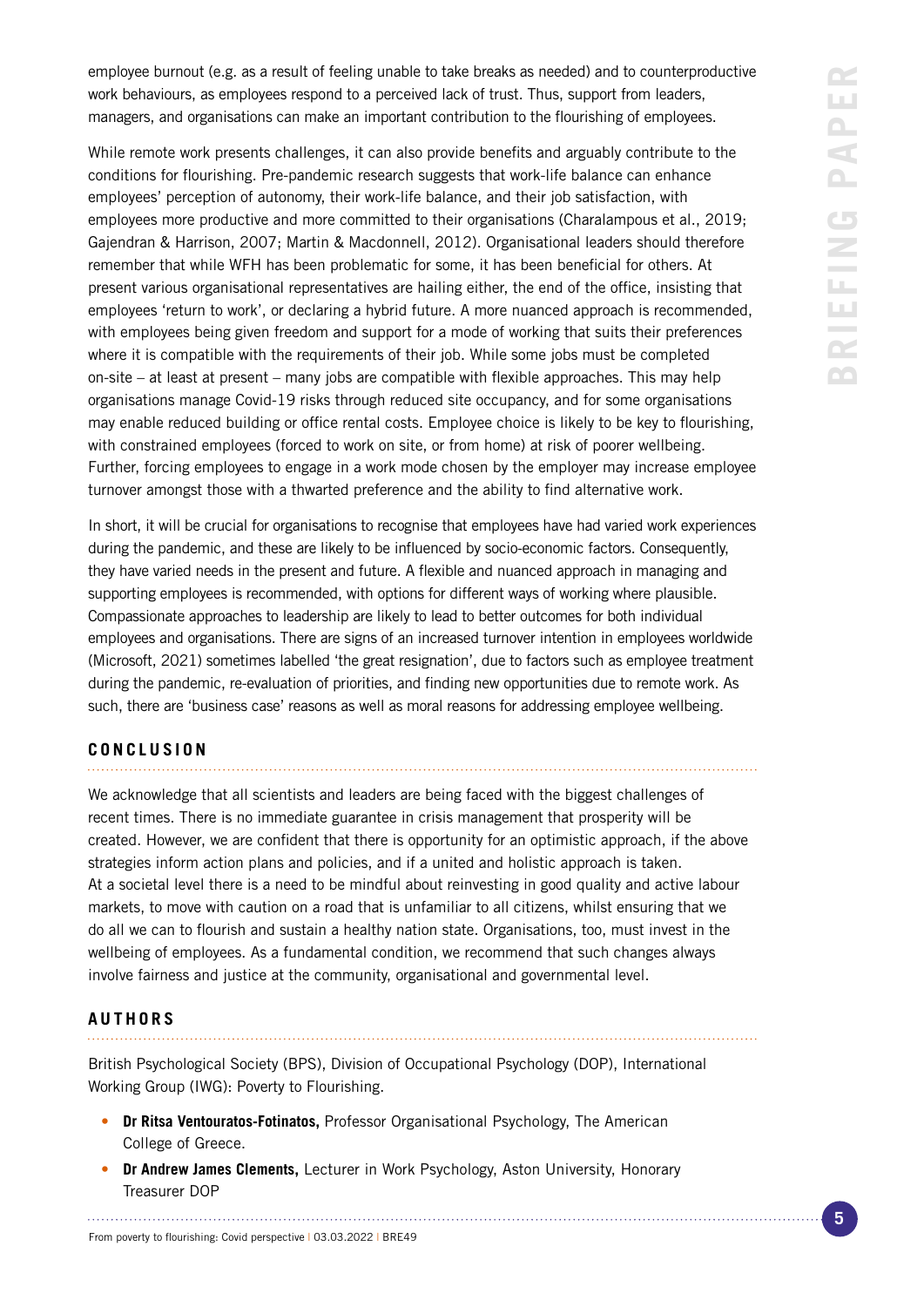#### **REFERENCES**

- Allen, T. D., Merlo, K., Lawrence, R.C., Slutsky, J. & Gray, C.E. (2021). Boundary Management and Work-Nonwork Balance While Working from Home. *Applied Psychology, 70*(1), 60–84. https://doi.org/10.1111/apps.12300
- Charalampous, M., Grant, C.A., Tramontano, C. & Michailidis, E. (2019). Systematically reviewing remote e-workers' well-being at work: a multidimensional approach approach. *European Journal of Work and Organizational Psychology, 2*8(1), 51–73. https:// doi.org/10.1080/1359432X.2018.1541886
- Council of Europe (2015). *European Social Charter: Collected texts* (7th edn.). Council of Europe.
- de Klerk, J.J., Joubert, M., Mosca, H.F. & Sciences, M. (2021). Is working from home the new workplace panacea? Lessons from the COVID-19 pandemic for the future world of work. *SA Journal of Industrial Psychology, 47,* 1–14. https://sajip. co.za/index.php/sajip/article/view/1883?utm\_source=researcher\_app&utm\_medium=referral&utm\_campaign=RESR\_MRKT\_ Researcher\_inbound
- de Witte, H., Pienaar, J. & de Cuyper, N. (2016). Review of 30 years of longitudinal studies on the association between job insecurity and health and well-being: Is there causal evidence? *Australian Psychologist, 51*(1), 18–31. https://doi. org/10.1111/ap.12176
- Department of Work and Pensions (2021). *Universal Credit statistics,* 29 April 2013 to 8 July 2021. https://www.gov.uk/ government/statistics/universal-credit-statistics-29-april-2013-to-8-july-2021/universal-credit-statistics-29-april-2013 to-8-july-2021
- Fell, B. & Hewstone, M. (2015). *Psychological perspectives on poverty.* https://www.jrf.org.uk/report/psychologicalperspectives-poverty
- Fotinatos-Ventouratos, R.S.J. & Cooper, C.L. (2015). *The economic crisis and occupational stress.* Edward Elgar.
- Francis-Devine, B. (2021). *Poverty in the UK: Statistics.* House of Commons Library. https://doi.org/10.4324/9781843140184-8
- Gajendran, R.S. & Harrison, D.A. (2007). The good, the bad, and the unknown about telecommuting: Meta-analysis of psychological mediators and individual consequences. *Journal of Applied Psychology, 92*(6), 1524–1541. https://doi. org/10.1037/0021-9010.92.6.1524
- Gov.uk (2021). *National minimum wage and national living wage rates.* https://www.gov.uk/national-minimum-wage-rates?step-bystep-nav=47bcdf4c-9df9-48ff-b1ad-2381ca819464
- Hu, J., He, W. & Zhou, K. (2020). The mind, the heart, and the leader in times of crisis: How and when COVID-19-triggered mortality salience relates to state anxiety, job engagement, and prosocial behavior. *Journal of Applied Psychology, 105*(11), 1218–1233. https://doi.org/10.1037/apl0000620
- Johns, G. (2010). Some unintended consequences of job design. *Journal of Organizational Behavior, 31,* 361–369. https://doi. org/10.1002/job
- Johnson, A.F. & Roberto, K.J. (2020). The COVID-19 pandemic: Time for a universal basic income? *Public Administration and Development, 40*(4), 232–235. https://doi.org/10.1002/pad.1891
- Kinman, G. & Grant, C. (2021). Presenteeism during the COVID-19 pandemic: risks and solutions. Occupational Medicine, 71(6–7), 243–244. https://doi.org/10.1093/occmed/kqaa193
- Kniffin, K.M., Narayanan, J., Anseel, F., Antonakis, J., Ashford, S.P., Bakker, A.B., Bamberger, P., Bapuji, H., Bhave, D.P., Choi, V.K., Creary, S.J., Demerouti, E., Flynn, F.J., Gelfand, M.J., Greer, L.L., Johns, G., Kesebir, S., Klein, P.G., Lee, S.Y., … Vugt, M. van. (2021). COVID-19 and the workplace: Implications, issues, and insights for future research and action. *American Psychologist, 76*(1), 63–77. https://doi.org/10.1037/amp0000716
- Lamprinou, V.D.I., Tasoulis, K. & Kravariti, F. (2021). The impact of servant leadership and perceived organisational and supervisor support on job burnout and work-life balance in the era of teleworking and COVID-19. *Leadership & Organization Development Journal, 42*(7), 1071–1088. https://doi.org/10.1108/LODJ-12-2020-0526
- Lin, W., Shao, Y., Li, G., Guo, Y. & Zhan, X. (2021). The psychological implications of COVID-19 on employee job insecurity and its consequences: The mitigating role of organization adaptive practices. *The Journal of Applied Psychology, 106*(3), 317–329. https://doi.org/10.1037/apl0000896
- Lippens, L., Moens, E., Sterkens, P., Weytjens, J. & Baert, S. (2021). How do employees think the COVID-19 crisis will affect their careers? *PLoS ONE, 16*(5 May), 1–19. https://doi.org/10.1371/journal.pone.0246899
- Loft, P., Kennedy, S., Mackley, A. & Hobson, F. (2020). *The introduction of a universal basic income.* House of Commons Library. Loustaunau, L., Stepick, L., Scott, E., Petrucci, L. & Henifin, M. (2021). No choice but to be essential: Expanding dimensions of
- precarity during COVID-19. *Sociological Perspectives, 64*(5), 857–875. https://doi.org/10.1177/07311214211005491 Marmot, M., Allen, J., Boyce, T., Goldblatt, P. & Morrison, J. (2020). *Health equity in England: The Marmot review 10 years on.*  Institute of Health Equity. https://doi.org/10.1136/bmj.m693
- Marston, G. & Peterie, Mi. (2020). Is universal basic income a desirable alternative to conditional welfare? *Social Alternatives, 39*(1), 39–46. https://search.ebscohost.com/login.aspx?direct=true&db=sih&AN=144305316&site=ehost-live
- Martin, B.H. & Macdonnell, R. (2012). Is telework effective for organizations? outcomes. *Management Research Review, 35*(7), 602–616. https://doi.org/10.1108/01409171211238820
- Meyer, B., Zill, A., Dilba, D., Gerlach, R. & Schumann, S. (2021). Employee psychological well-being during the COVID-19 pandemic in Germany: A longitudinal study of demands, resources, and exhaustion. *International Journal of Psychology, 56*(4), 532–550. https://doi.org/10.1002/ijop.12743
- Microsoft (2021). *2021 Work Trend Index: Annual Report.* Microsoft. https://ms-worklab.azureedge.net/files/reports/hybridWork/ pdf/2021\_Microsoft\_WTI\_Report\_March.pdf
- Miraglia, M. & Johns, G. (2016). Going to work Ill: A meta-analysis of the correlates of presenteeism and a dual-path model. *Journal of Occupational Health Psychology, 21*(3), 261–283. https://doi.org/10.1037/ocp0000015
- Norriss, H. (2010). Flourishing, positive mental health and well-being: How can they be increased? *International Journal of Leadership in Public Services, 6*(4), 46–50.
- Office for National Statistics (2020). *Personal and economic well-being in Great Britain: September 2020.*  Office for National Statistics. https://www.ons.gov.uk/peoplepopulationandcommunity/wellbeing/bulletins/ personalandeconomicwellbeingintheuk/june2020
- Ryan, B.J., Coppola, D., Canyon, D.V., Brickhouse, M. & Swienton, R. (2020). COVID-19 Community Stabilization and Sustainability Framework: An integration of the maslow hierarchy of needs and social determinants of health. *Disaster Medicine and Public Health Preparedness, 14*(5), 623–629. https://doi.org/10.1017/dmp.2020.109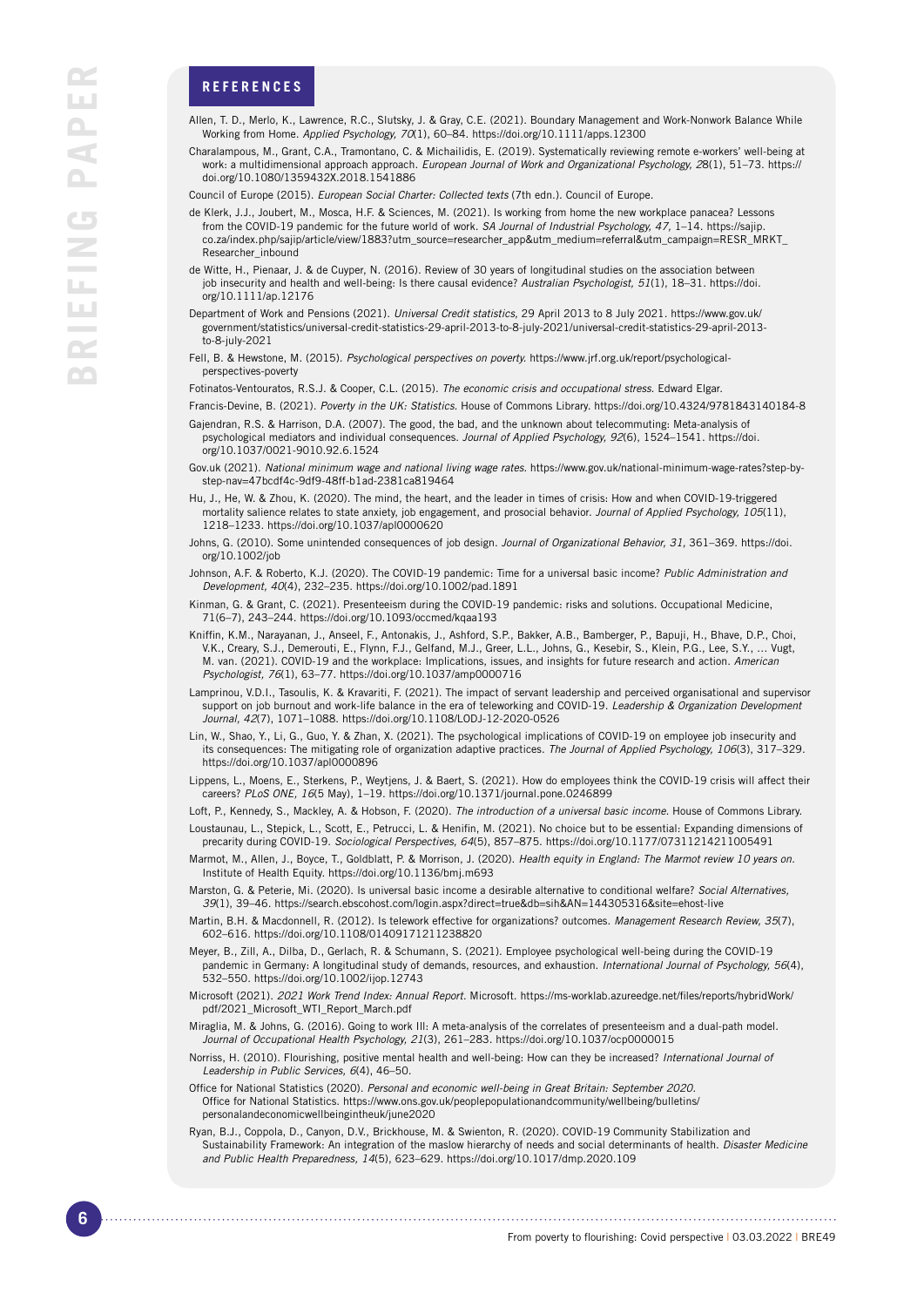- Selenko, E., Mäkikangas, A. & Stride, C.B. (2017). Does job insecurity threaten who you are? Introducing a social identity perspective to explain well-being and performance consequences of job insecurity. *Journal of Organizational Behavior, 38*(6), 856–875. https://doi.org/10.1002/job.2172
- Stretesky, P.B., Defeyter, M.A., Long, M.A., Ritchie, L.A. & Gill, D.A. (2020). *Holiday hunger and parental stress: Evidence from North East England.* Sustainability (Switzerland), 12(10), 1–18. https://doi.org/10.3390/su12104141
- Trougakos, J.P. & Mccarthy, J.M. (2020). Supplemental material for working in a pandemic: Exploring the impact of COVID-19 health anxiety on work, family, and health outcomes. *Journal of Applied Psychology, 105*(11), 1234–1245. https://doi. org/10.1037/apl0000739.supp

United Nations (n.d.). *Universal Declaration of Human Rights.* https://www.un.org/en/about-us/universal-declarationof-human-rights

United Nations (2020). *Ending poverty.* https://www.un.org/en/global-issues/ending-poverty

- Vaziri, H., Casper, W.J., Wayne, J.H. & Matthews, R.A. (2020). Changes to the work-family interface during the COVID-19 pandemic: Examining predictors and implications using latent transition analysis. *Journal of Applied Psychology, 105*(10), 1073–1087. https://doi.org/10.1037/apl0000819
- Wang, B., Liu, Y., Qian, J. & Parker, S.K. (2021). Achieving effective remote working during the COVID-19 pandemic: A work design perspective. *Applied Psychology, 70*(1), 16–59. https://doi.org/10.1111/apps.12290
- Wilson, N. & McDaid, S. (2021). The mental health effects of a Universal Basic Income: A synthesis of the evidence from previous pilots. *Social Science and Medicine, 287*(August), 114374. https://doi.org/10.1016/j.socscimed.2021.114374
- World Health Organization (2020). WHO Director-General's opening remarks at the media briefing on COVID-19 11 March 2020. https://www.who.int/director-general/speeches/detail/who-director-general-s-opening-remarks-at-the-media-briefing-on-covid-19-- -11-march-2020